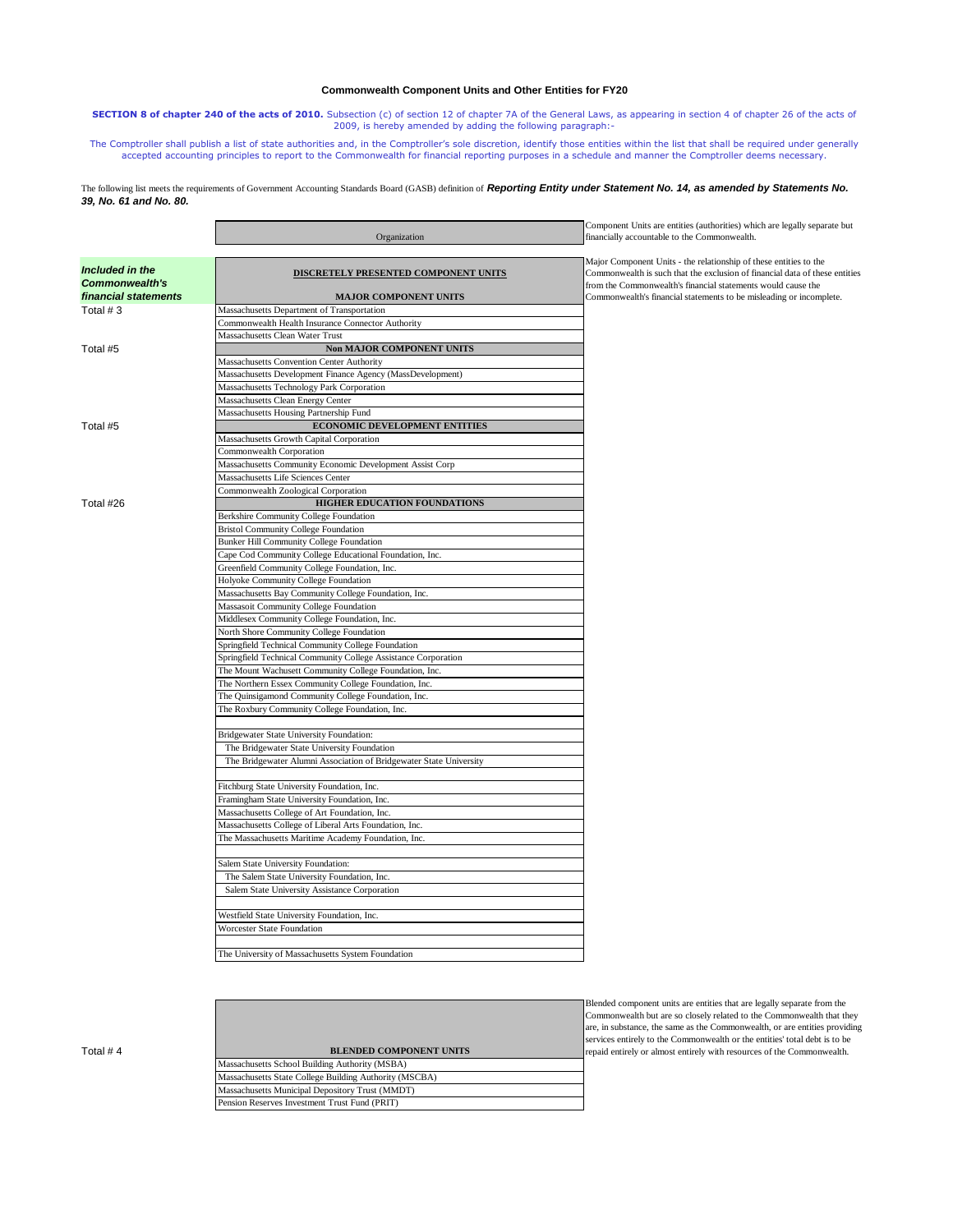Total # 4

## **SEPARTATELY AUDITED BUT NOT LEGALLY SEPARATE FROM THE COMMONWEALTH** Massachusetts State Lottery Commission (LOT) University of Massachusetts System The State Universities

The Community Colleges

## *Not included in the Commonwealth's*   $f$ *inancial statements*

| <b>RELATED ORGANIZATION</b>                 |  |
|---------------------------------------------|--|
| Massachusetts Educational Finance Authority |  |
| Massachusetts Housing Finance Agency        |  |
| Massachusetts Port Authority                |  |
| <b>MassVentures</b>                         |  |

Related Organizations are entities which are created by state legislation but which do not have material financial benefit/burden relationships with the Commonwealth.

|                                                                  | ю<br>in |
|------------------------------------------------------------------|---------|
|                                                                  | b       |
| POTENTIAL COMPONENT UNITS                                        | Ċ       |
| Berkshire Regional Planning Commission                           |         |
| Cape Cod Commission                                              |         |
| Central Massachusetts Regional Planning Commission               |         |
| Martha's Vineyard Commission                                     |         |
| Massachusetts Business Development Corporation                   |         |
| Massachusetts Educational Finance Authority                      |         |
| Massachusetts Export Center                                      |         |
| Massachusetts International Trade Council                        |         |
| Massachusetts Municipal Wholesale Electric Company               |         |
| Massachusetts Service Alliance                                   |         |
| Massachusetts Small Business Development Center (MSBDC)          |         |
| Massachusetts Technology Development Corporation (MTDC)          |         |
| Massachusetts Water Resources Authority                          |         |
| Merrimack Valley Planning Commission                             |         |
| Metropolitan Area Planning Council                               |         |
| Montachusett Regional Planning Commission                        |         |
| Nantucket Planning and Economic Development Commission           |         |
| Northern Middlesex Council of Governments                        |         |
| Old Colony Planning Council                                      |         |
| Pioneer Valley Planning Commission                               |         |
| Wood's Hole, Martha's Vineyard and Nantucket Steamship Authority |         |
| Insurance Fraud Bureau (IFB)                                     |         |

Potential Component Units are entities created by legislation but are independent of the Commonwealth because they do not have any financial benefit/burden relationship or any administrative dependency with the Commonwealth.